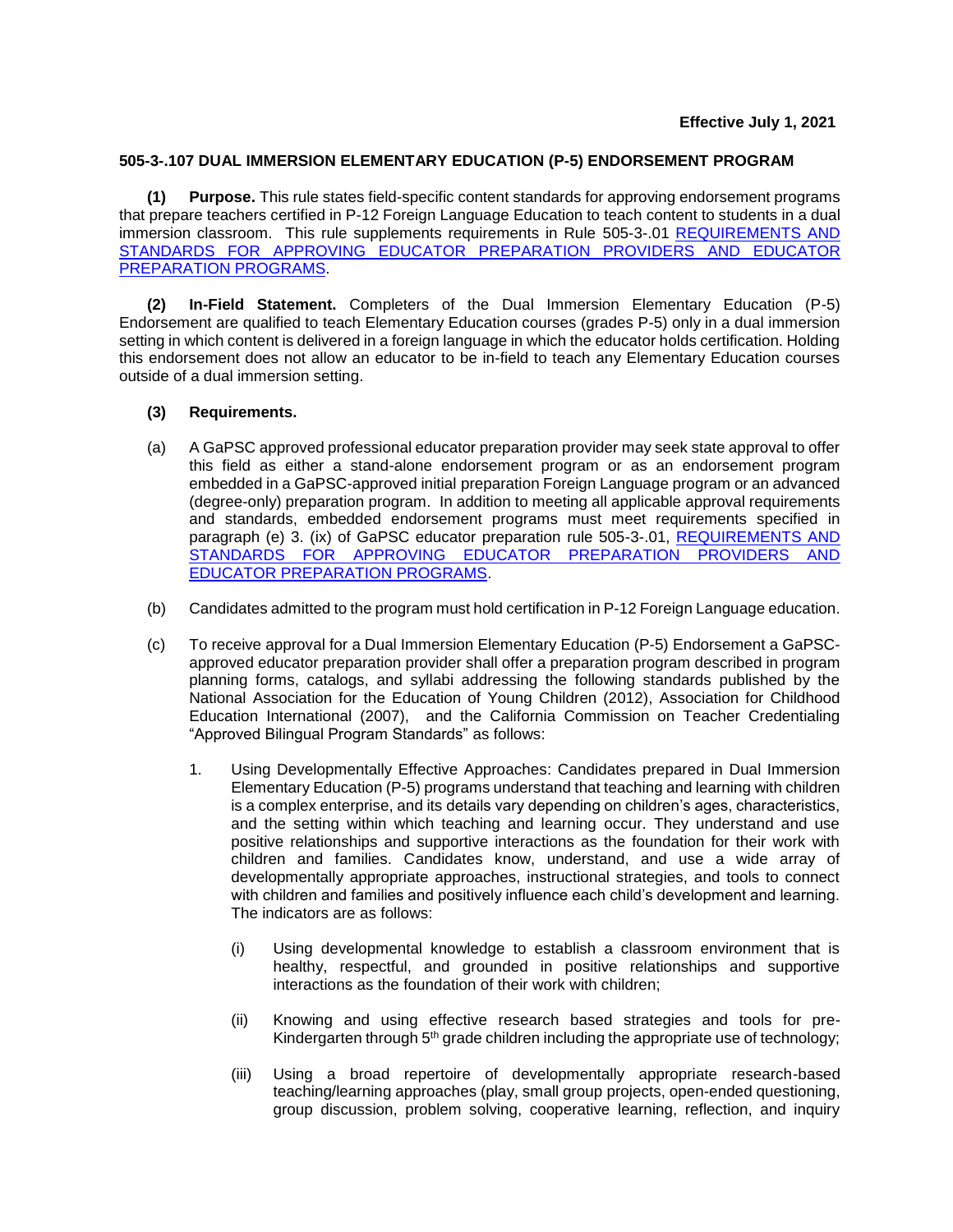experiences) to help pre-Kindergarten through  $5<sup>th</sup>$  grade children develop intellectual curiosity, solve problems, and make decisions;

- (iv) Reflecting on own practice to promote positive outcomes for each child;
- (v) Understanding the interrelatedness among the four domains of language (listening, speaking, reading, and writing) and to know language forms and functions; and
- (vi) Employing a variety of instructional and assessment strategies, appropriate to student language proficiency levels, that foster higher-order thinking skills.
- 2. Using Content Knowledge to Build Meaningful Curriculum: Candidates prepared in Dual Immersion Elementary Education (P-5) programs use their knowledge of academic disciplines to design, implement, and evaluate experiences that promote positive development and learning for each and every child. Candidates understand the importance of developmental domains and academic (or content) disciplines in elementary curriculum. They know the essential concepts, inquiry tools, and structure of content areas, including academic subjects, and can identify resources to deepen their understanding. Candidates use their own knowledge and other resources to design, implement, and evaluate meaningful, challenging curriculum that promotes comprehensive development and learning outcomes for every child. The indicators are as follows:
	- (i) Understanding and integrating multicultural content knowledge and resources in academic disciplines: language and literacy; mathematics, science, social studies, the arts--music, creative movement, dance, drama, visual arts; physical activity, physical education and health and safety across the curriculum;
	- (ii) Knowing and using the central concepts, inquiry tools, and structures of content areas or academic disciplines;
	- (iii) Using content knowledge, appropriate content standards, and other resources to design implement and evaluate developmentally meaningful, culturally responsive, and challenging curriculum for each child;
	- (iv) Recognizing and utilizing opportunities for appropriate curriculum integration;
	- (v) Planning, developing, implementing and assessing standards-aligned content instruction in the primary and target language differentiating by students' levels of language proficiency;
	- (vi) Evaluating, selecting, using and adapting state-board adopted and state-board approved materials, as well as other supplemental instructional materials; and
	- (vii) Demonstrating the ability to use a variety of criteria for selection of culturally responsive instructional materials, to assess the suitability and appropriateness for local context and to augment resources when they are not suitable or available.
	- (viii) Content specific indicators: The program shall prepare elementary professionals to meet the following indicators based on content standards promoted by the Association for Childhood Education International (2007):
		- (I) Reading, Writing and Oral Language: Demonstrating a knowledge of teaching reading and writing in the target language and English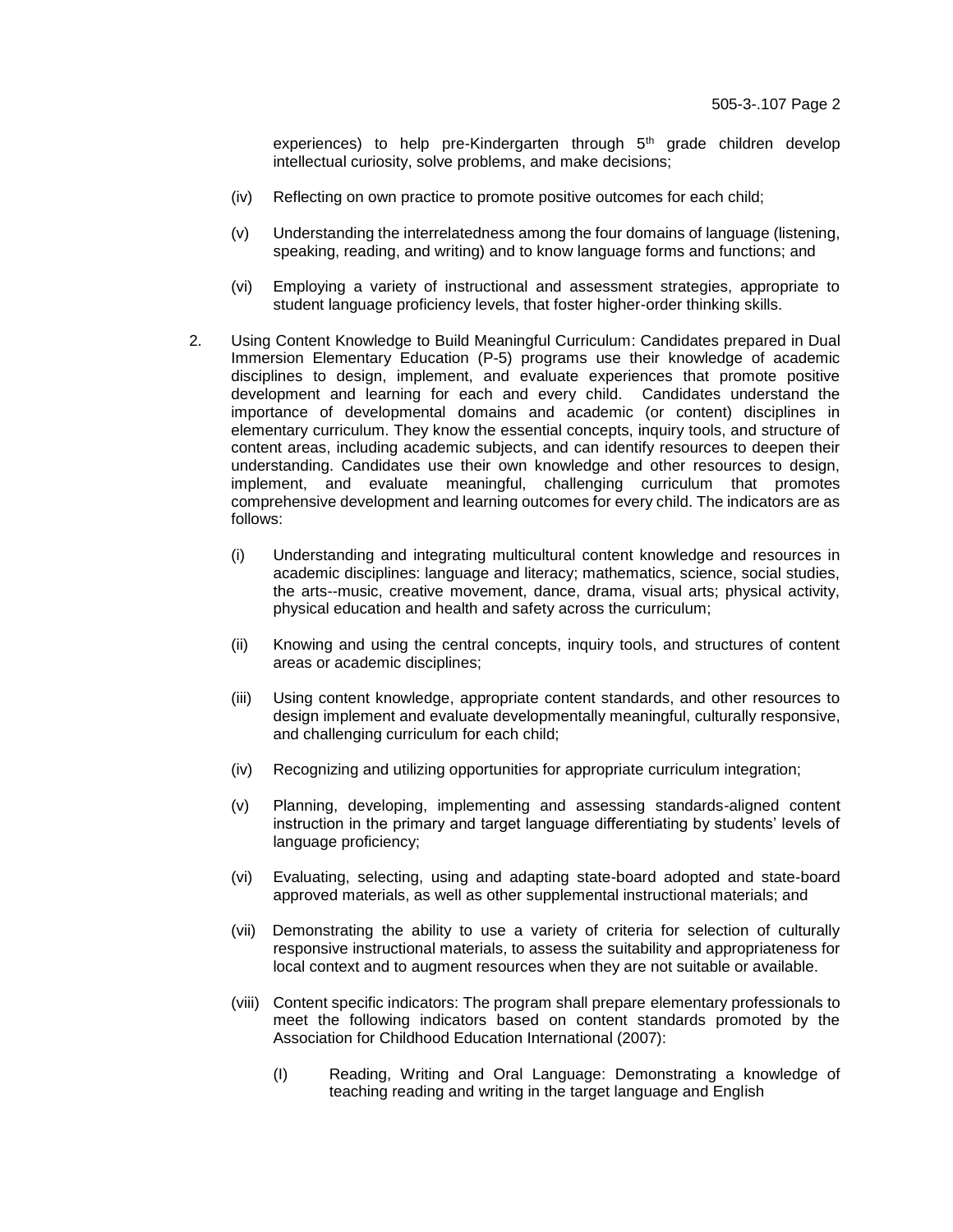- (II) Language Arts: Demonstrating reading, language and child development, to teach reading, writing, speaking, viewing, listening, and thinking skills and to help students successfully apply their developing skills to many different situations, materials, and ideas;
- (III) Science: Demonstrating the use of fundamental concepts of physical, life, and earth/space sciences. Candidates can design and implement ageappropriate inquiry lessons to teach science, to build student understanding for personal and social applications, and to convey the nature of science;
- (IV) Mathematics: Demonstrating the major concepts and procedures that define number and operations, algebra, geometry, measurement, and data analysis. In doing so they consistently engage problem solving, reasoning and proof, communication, connections, and representation;
- (V) Social studies: Demonstrating the major concepts and modes of inquiry from the social studies, the integrated study of history, geography, the social sciences, and other related areas, to promote elementary students' abilities to make informed decisions as citizens of a culturally diverse democratic society and interdependent world;
- (VI) The arts: Demonstrating the content, functions, and achievements of the performing arts (dance, music, theater) and the visual arts as primary media for communication, inquiry, and engagement among elementary students;
- (VII) Health education: Demonstrating the major concepts in the subject matter of health education to create opportunities for student development and practice of skills that contribute to good health; and
- (VIII) Physical education: Demonstrating human movement and physical activity as central elements to foster active, healthy life styles and enhanced quality of life for elementary students.
- 3. Observing, Documenting, and Assessing to Support Children and Families: Candidates prepared in Dual Immersion Elementary Education (P-5) programs understand that child observation, documentation, and other forms of assessment are central to the practice of all elementary professionals. They know about and understand the goals, benefits, and uses of assessment. They know about and use systematic observations, documentation, and other effective assessment strategies in a responsible way, in partnership with families and other professionals, to positively influence the development of every child. The indicators are as follows:
	- (i) Understanding the goals, benefits, and uses of assessment including its interpretation and use in development of appropriate goals and differentiated teaching strategies for pre-Kindergarten through 5<sup>th</sup> grade children;
	- (ii) Systematically collecting and analyzing relevant data (via observation, documentation, and other appropriate assessment tools and approaches including the use of technology) to monitor student progress and to inform instruction;
	- (iii) Understanding and practicing responsible assessment to promote positive outcomes for each child, including the use of assistive technology for children with disabilities;
	- (iv) Engaging in productive effective assessment partnerships with families and with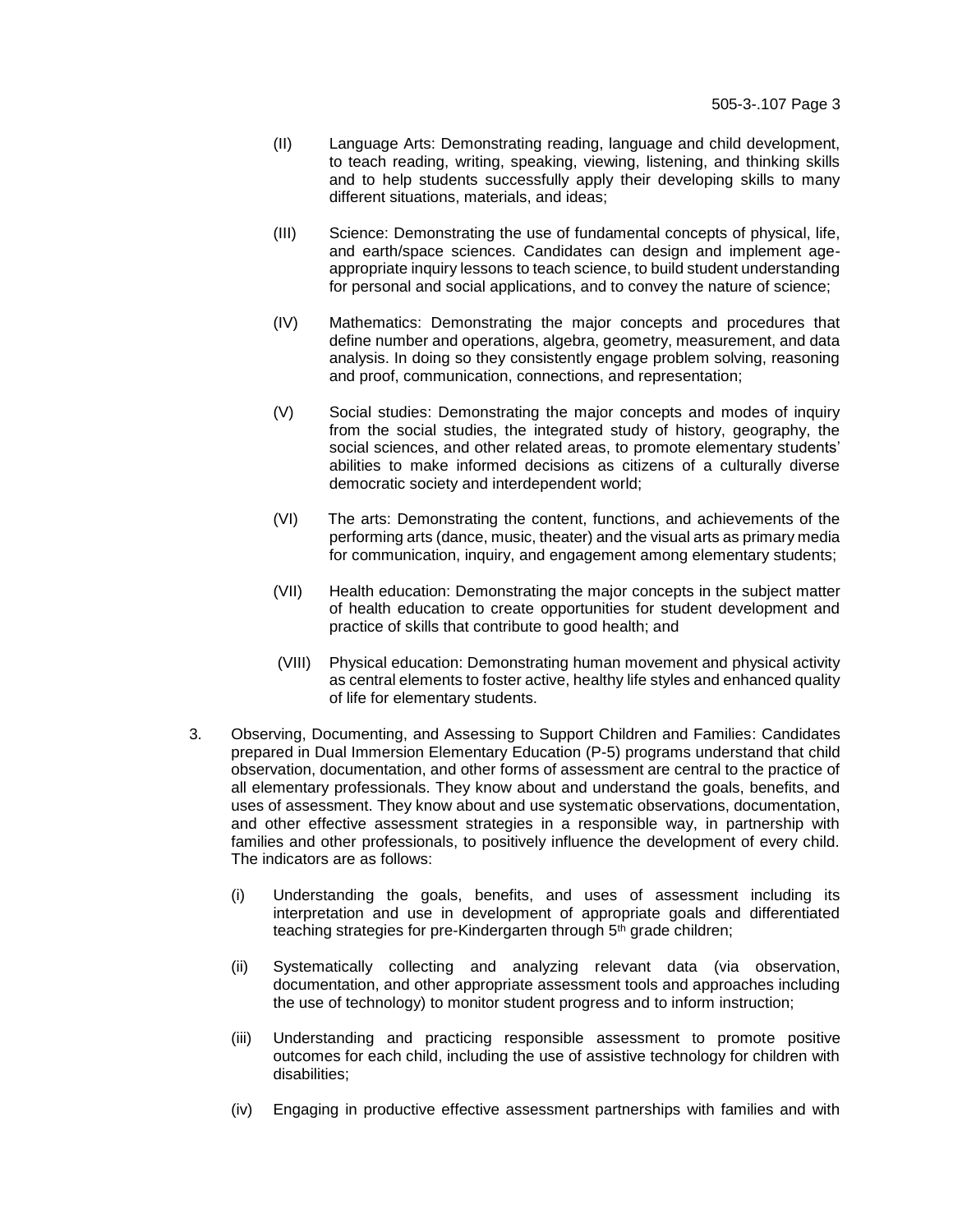professional colleagues to build effective learning environments; and

- (v) Using a variety of formal and informal assessments of content and language proficiency in a dual immersion program.
- 4. Becoming a Dual Immersion Professional: Candidates prepared in Dual Immersion Elementary Education (P-5) programs identify and conduct themselves as members of the profession. They know and use ethical guidelines and other professional standards related to practice. They are continuous, collaborative learners who demonstrate knowledgeable, reflective and critical perspectives on their work, making informed decisions that integrate knowledge from a variety of sources. They are informed advocates for sound educational practices and policies. The indicators are as follows:
	- (i) Understanding the base of knowledge of the history, policies, programs, and research on the effectiveness of dual immersion education and biliteracy in the United States;
	- (ii) Applying knowledge of the research on the cognitive effects of bilingualism and biliteracy as developmental processes in instructional practice and the dimensions of learning in dual language education program models;
	- (iii) Understanding the benefits of multilingualism and multi-literacy in a global society;
	- (iv) Recognizing the knowledge of contrastive linguistics; specifically, the transferability of knowledge and skills between primary and target language with the understanding that the level of transferability is affected by the level of compatibility and may vary among languages;
	- (v) Demonstrating knowledge of the country/countries of origin, including geographic barriers, demographic and linguistic patterns, and the ways in which these affect trends of migration, immigration and settlement in Georgia and the United States; and
	- (vi) Promoting authentic family participation that includes learning about school systems, assuming leadership roles and affecting policy.
- 5. Building Family and Community Relationships: Candidates prepared in Dual Immersion Elementary Education (P-5) programs understand that successful elementary education depends upon partnerships with children's families and communities. They know about, understand, and value the importance and complex characteristics of children's families and communities. They use this understanding to create respectful, reciprocal relationships that support and empower families, and to involve all families in their children's development and learning. The indicators are as follows:
	- (i) Knowing about and understanding diverse family, family structures, and community characteristics;
	- (ii) Supporting and engaging families and communities through respectful, reciprocal relationships;
	- (iii) Involving families and communities in children's development and learning;